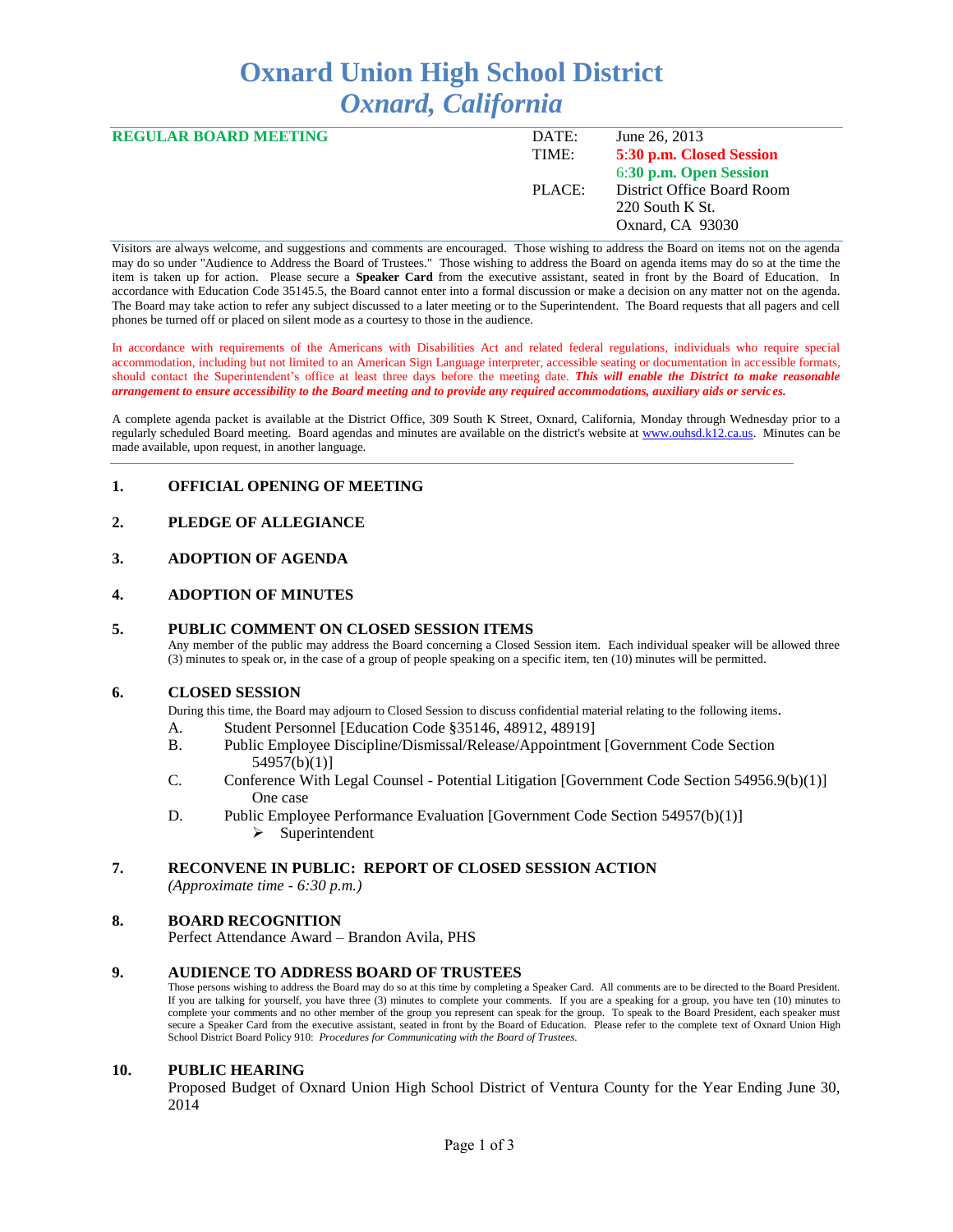Board Meeting Agenda June 26, 2013

## **11. SUPERINTENDENT'S REPORTS** General Report: Gabe Soumakian, Ed.D., Superintendent

## **12. REPORTS TO THE BOARD**

- A. Board Update: Monthly Budget
- B. Board Update: Special Education PIVOT

## **13. CONSENT CALENDAR**

- A. Consideration of Approval of 2013-14 Annual Agreement between Oxnard Union High School District and the Regional Occupational Program
- B. Consideration of Approval of 2013-14 Annual Agreement between Oxnard Union High School District/Oxnard Adult School and the Regional Occupational Program
- C. Consideration of Approval of 2012-13 Education Protection Account (EPA) Spending
- D. Consideration of Adoption of Resolutions for Fiscal Year 2013-2014: No. 13-20, Temporary Loans Between District Funds; No. 13-21, Appropriation Transfers; No. 13-22, Authorization for Budget Transfers; No. 13-23, To Authorize the District to Borrow Funds for Immediate Requirements; and No. 13-24, Inter/Intra Fund Transfers
- E. Consideration of Adoption of Resolution No. 13-25, Authority for the Board of Trustees to Improve Salaries and Benefits for Certain Categories of Employees After July 1, 2013
- F. Consideration of Approval of Renewal of Lease Agreement with Child Development Resources of Ventura County, Inc. to Operate a Head Start Program on the Campus of Hueneme High School
- G. Consideration of Adopting an Approved List of Memberships, Conferences, Workshops or Meetings Board Members May Attend
- H. Consideration of Approval of Authorization of Signatures
- I. Consideration of Approval of Revision of Change Order #7 between PacifiCom and Oxnard Union High School District to Shorten Patch Cords
- J. Consideration of Approval of Increase in Scope and Compensation for Hancock, Park & DeLong Inc., for OPSC Funding Analysis and Projection of Eligibility
- K. Consideration of Approval to Extend Trash Services Contract between OUHSD and E.J. Harrison and Sons, Inc. for a Two (2) Year Term
- L. Consideration of Approval of Agreement between Oxnard Union High School District/Rio Mesa High School and UCSB Early Academic Outreach for 2013-2014 School Year
- M. Consideration of Approval to Allow Purchasing to Utilize Piggyback Bids for Goods and Services Throughout Fiscal Year 2013/2014
- N. Consideration of Approval of Recommendation of Measure H Bond Oversight Committee Members
- O. Consideration of Approval of Disposal of Surplus Property, March 18 June 3, 2013
- P. Consideration of Approval of Purchase Orders and Direct Pays, March 14 April 10, 2013
- Q. Consideration of Approval of Student Expulsion by Voluntary Agreement of the School Principal, the Student, and the Students' Parent/Guardian, as per Board Policy 5144, Section 22
- R. Consideration of Approval of Student Expulsion by Recommendation of the Administrative Panel
- S. Consideration of Approval of Stipulated Student Expulsion by Agreement of the School Principal, the Student, and the Students' Parent/Guardian, as per Board Policy 5144, Section 22
- T. Consideration of Approval of Suspended Expulsion by Agreement, as per Board Policy 5144, Section 22
- U. Consideration of Approval of Agreement between Oxnard Union High School District and Lozano Smith – 2013/14 Legal Services
- V. Consideration of Approval of List of 2013 Graduates
- W. Consideration of Approval of Certificated and Classified Personnel
- X. Consideration of Approval of Revised 2013-2014 Salary Schedules
- Y. Consideration of Approval of Non-Public School Placement for Student Case Number 30 through 36, 12/13, According to the Recommendation of the Student's IEP Team and the Director of Special Education